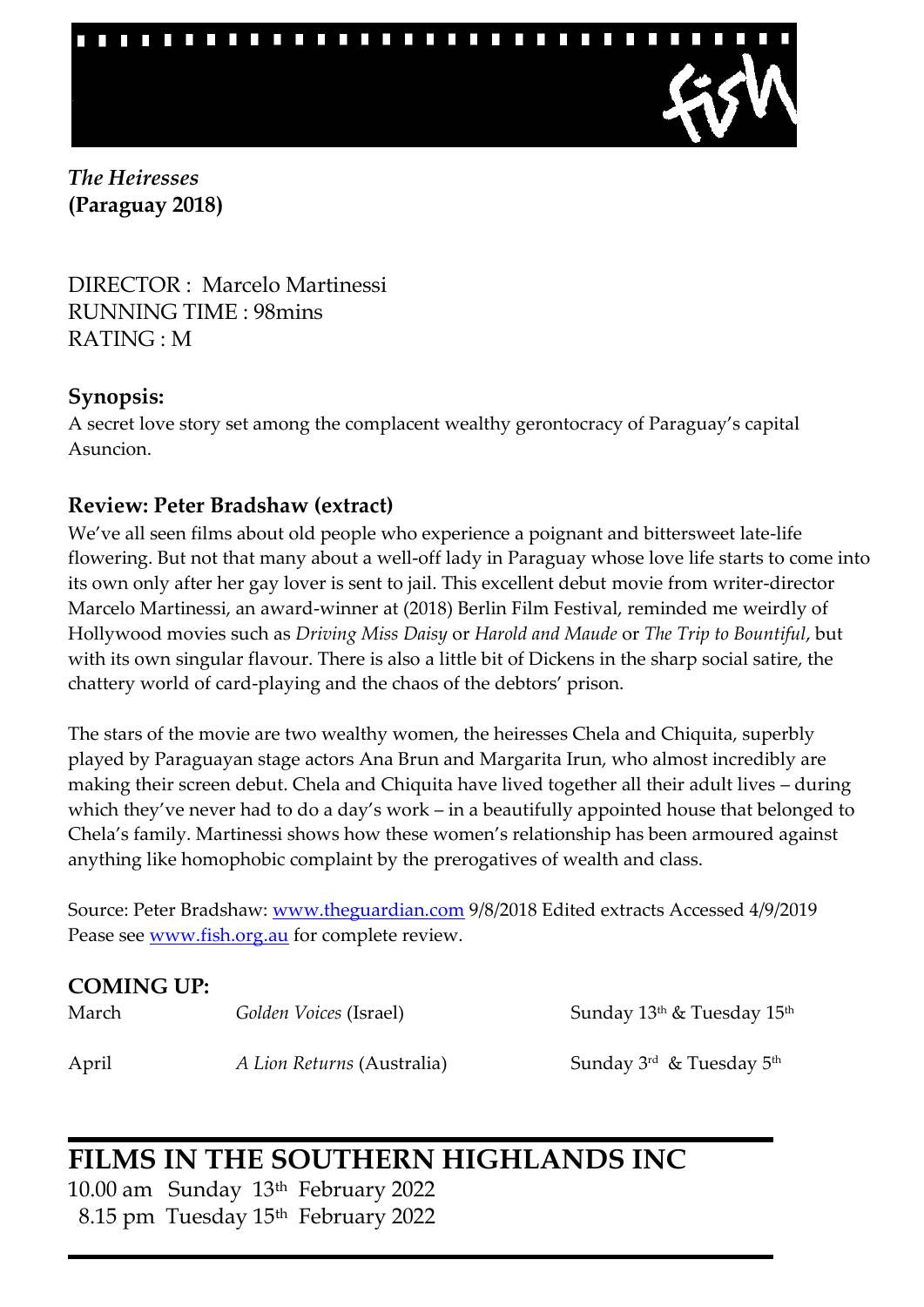#### PRESIDENT'S ANNUAL REPORT ~ FISH 2019/20/21

What a strange time it has been since our September, 2019 AGM. None of us could have imagined then how dramatically changed our world would be and how this would impact on FISH. We certainly would never have envisaged months when we were unable to screen films nor that when we recommenced screenings in February this year it would be to limited numbers.

Despite the difficulties and disappointments we have experienced, there have been some positives to sustain us. Not the least of these has been the continued support of the Empire, the staff of which was just as determined as we were to ensure FISH survived. We are also very grateful for the continued loyal support of our sponsors, Ace Internet Services and Highland Creative.

Another positive, of course, is that we have been able to screen a wide variety of films over the period from July, 2019. For those who were members at that time there has been the bonus of two extra films for the same low \$60 subscription. The films chosen came from almost as many countries as the number screened. As well as films from Italy, France, the U.K. and Australia, we featured films from Scandinavia, Asia and the Middle East. I think we all felt a lifting of spirits with our first film after our enforced break. The thoroughly enjoyable *Romantic Road* was a wonderful escape from the grim daily news bulletins. Many thanks, to Liz Stevenson for her untiring efforts to find interesting, challenging and worthy films to present to our membership.

FISH could not exist without its dedicated, hard-working committee members to whom I am most grateful for their support and friendship. My thanks to Virginia Romney, James Saville, Roz Garwen, Liz Stevenson, Des Ryan, Caro Kennewell and Deborah Blay for all they have done to ensure the smooth running of FISH.

I would also like to take the opportunity to thank Neill Ustick for all his work for FISH over a number of years. In June Neill resigned from our committee because of his increasingly heavy workload for U3A.

Sadly we will also be losing two other committee members at our AGM. The first of these is Caro Kennewell who has been a valued member of our committee for many years. The second is Des Ryan whose role as Membership Secretary has been particularly demanding because of Covid 19 issues. Despite this, he has been at all times incredibly efficient and cheerful. Best wishes to all three. Be assured we on the committee will miss you.

Finally, my thanks to all those of you who continue to support and value FISH. May the coming year be a good one!

**Sandra Gillespie**

#### **Reprinted from August 2021 Newsletter**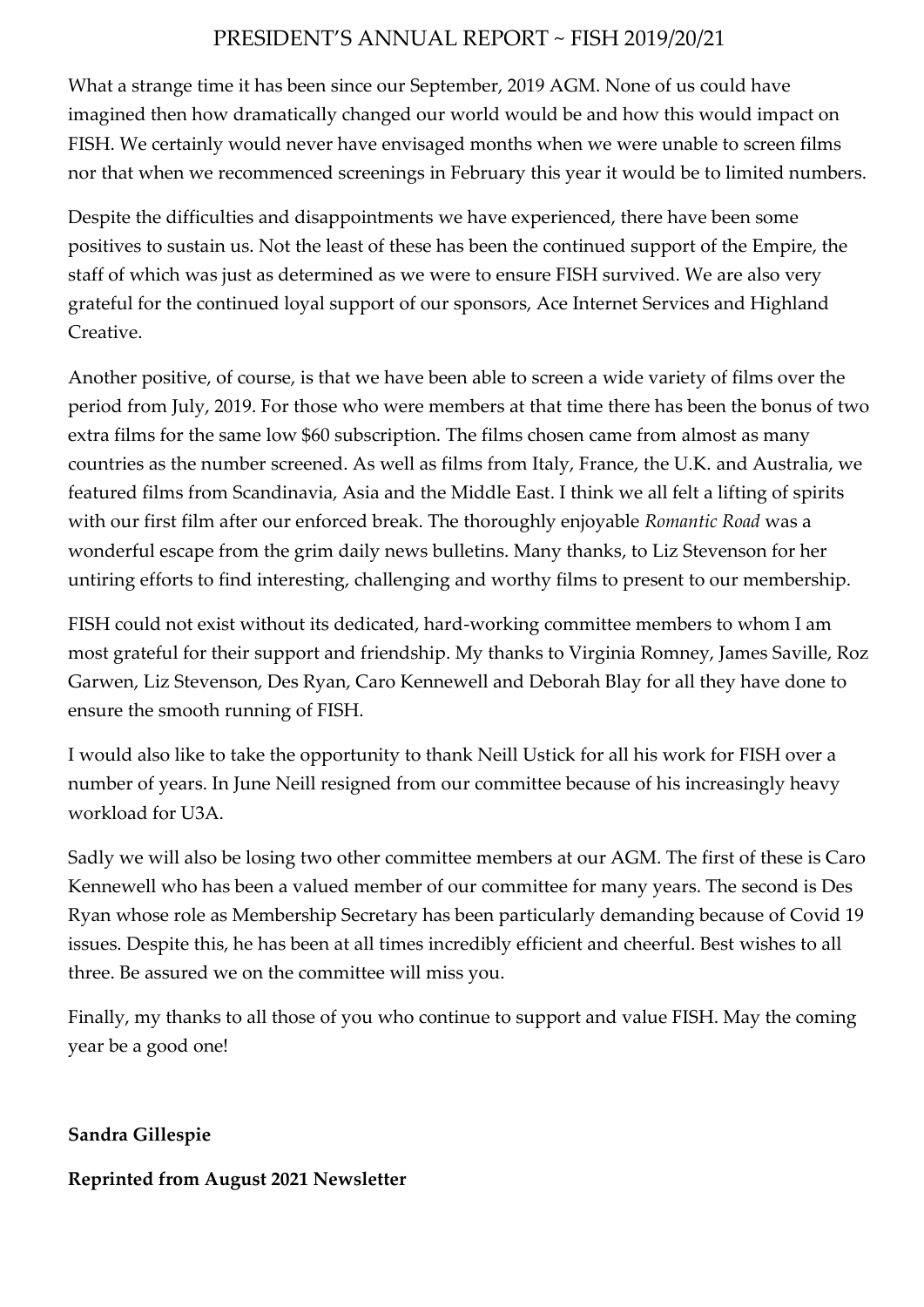## TREASURER'S ANNUAL REPORT ~ FISH 2019/20/21

|                     |                                 |                                 | <b>FINANCIAL REPORT FOR FILMS IN THE SOUTHERN HIGHLANDS</b>                                  |  |        |  |
|---------------------|---------------------------------|---------------------------------|----------------------------------------------------------------------------------------------|--|--------|--|
|                     |                                 | For 2 years ending June 30 2021 |                                                                                              |  |        |  |
|                     |                                 |                                 |                                                                                              |  |        |  |
| <b>INCOME</b>       |                                 |                                 | 2021                                                                                         |  | 2019   |  |
|                     |                                 |                                 |                                                                                              |  |        |  |
| Subscriptions       |                                 |                                 | 24060                                                                                        |  | 23880  |  |
| Interest earned     |                                 |                                 | 568                                                                                          |  | 575    |  |
|                     |                                 |                                 | 24628                                                                                        |  | 24455  |  |
| <b>EXPENSES</b>     |                                 |                                 |                                                                                              |  |        |  |
|                     | Film hire & screenings          |                                 | 21142                                                                                        |  | 17424  |  |
| Printing            |                                 |                                 | 859                                                                                          |  | 973    |  |
| Postage             |                                 |                                 | 1344                                                                                         |  | 1927   |  |
| Donations           |                                 |                                 | 1000                                                                                         |  | 3377   |  |
| Stationery          |                                 |                                 | 156                                                                                          |  | 147    |  |
|                     | Computer/Internet costs         |                                 | 843                                                                                          |  |        |  |
|                     | Administration, C'tee exp       |                                 | 1177                                                                                         |  | 725    |  |
| PO box              |                                 |                                 | 270                                                                                          |  |        |  |
| Fair Trading fee    |                                 |                                 | 47                                                                                           |  | 46     |  |
| Miscellaneous       |                                 |                                 | 50                                                                                           |  | 289    |  |
| <b>Bank charges</b> |                                 |                                 | 15                                                                                           |  |        |  |
|                     |                                 |                                 | 26903                                                                                        |  | 24908  |  |
| Surplus/shortfall   |                                 |                                 | $-2275$                                                                                      |  | $-453$ |  |
|                     |                                 |                                 |                                                                                              |  |        |  |
|                     | <b>ASSETS AND LIABILITIES</b>   |                                 |                                                                                              |  |        |  |
|                     |                                 |                                 |                                                                                              |  |        |  |
|                     | Assets (all cash with BDCU)     |                                 |                                                                                              |  |        |  |
| Opening balance     |                                 | (cash)                          | 37601                                                                                        |  | 38054  |  |
| surplus/deficit     |                                 |                                 | $-2275$                                                                                      |  | $-453$ |  |
| Closing balance     |                                 |                                 | 35326                                                                                        |  | 37601  |  |
|                     |                                 |                                 |                                                                                              |  |        |  |
| Liabilities         |                                 |                                 |                                                                                              |  |        |  |
|                     |                                 | Est operating costs foor 2021/2 | 27000                                                                                        |  | 24500  |  |
|                     |                                 |                                 |                                                                                              |  |        |  |
| Reserves            |                                 |                                 | 8326                                                                                         |  | 13280  |  |
|                     |                                 |                                 |                                                                                              |  |        |  |
| Treasurers notes    |                                 |                                 |                                                                                              |  |        |  |
|                     |                                 |                                 |                                                                                              |  |        |  |
|                     |                                 |                                 | 1. The 2021 accounts cover 24 months and 13 screenings rather that the usual 11.             |  |        |  |
|                     |                                 |                                 | 2. The accounts reflect cash in and out in that period.                                      |  |        |  |
|                     |                                 |                                 | 3. There are no outstanding debts but the Committee will help the Empire financially through |  |        |  |
|                     | the difficult period we are in. |                                 |                                                                                              |  |        |  |
|                     |                                 |                                 |                                                                                              |  |        |  |
|                     | James Saville, Treasurer        |                                 |                                                                                              |  |        |  |

**Reprinted from August 2021 Newsletter**